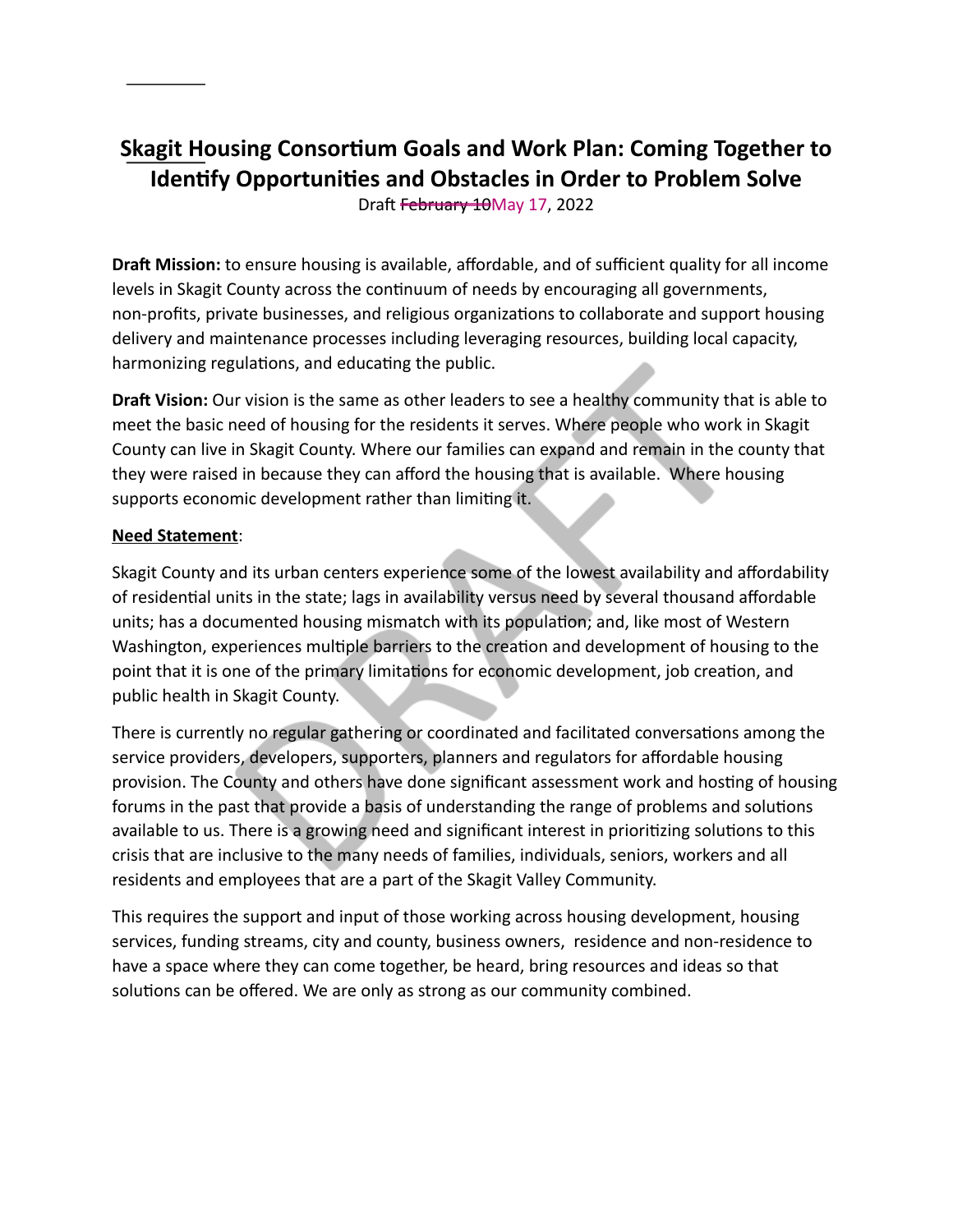## **Draft Values**

- Innovative and Solution Driven: We want to be action oriented and leading the way.
- Inclusive: Open to hear all needs Putting all voices forward equitably
- $\bullet$  Supportive: We are looking to further support those in our community that are/or want to be working and supporting the creation of more affordable housing in Skagit County. No finger pointing.
- Educational: seeking solutions by bringing ideas from across communities, professions etc. to learn ways to support the increase of housing options and affordability.
- Adding value and increasing pace of progress

## **Longer Term Goals (work in progress)**

- The overall goal is to address the crisis of availability and affordability in residential housing stock in Skagit County across the continuum of needs. We do this by:
- Growing connections, networking, cross-organizational learning and sharing of innovative practices. This should be a place to "plug in" for those interested or with expertise in affordable housing development.
- Collecting, sharing and disseminating research, planning, and relevant organizational models for provision of affordable housing.
- Aligning across efforts, for maximum impact of individual efforts and across the continuum of need and projects. Helping complete projects and operationalize policy.
- Celebrating and promoting our successes and building a sense of teamwork and momentum on this complex issue.
- Honing our collective housing strategy via structured assessment and learning.
- Communicating for effective outreach and advocacy at the state and local levels where we can develop consensus.
- Expanding training and education opportunities at all relevant levels.

# **Draft 2022 Goals for Skagit Housing Consortium's Work Plan/Deliverables**

A portion of these 2022 goals can be accomplished with membership dues and volunteerism, while others are included that will likely require additional time and money but can be started in 2022. Next steps are to flesh out SMART objectives and staffing assignments.

# Structural and Financial

- Successful fiscal sponsorship with EDASC in 2022
- Incorporate Consortium Q1 2022; develop initial and long-term Board of Directors; apply for and gain non-profit status by end of 2022
- Membership solidified and membership dues process in place; make dues match projected total need, which still needs to be calculated
- Identify potential contractors to direct Consortium as part-time task (non-employee)
- Seek additional funding to expand operations, including relationships with governments and foundations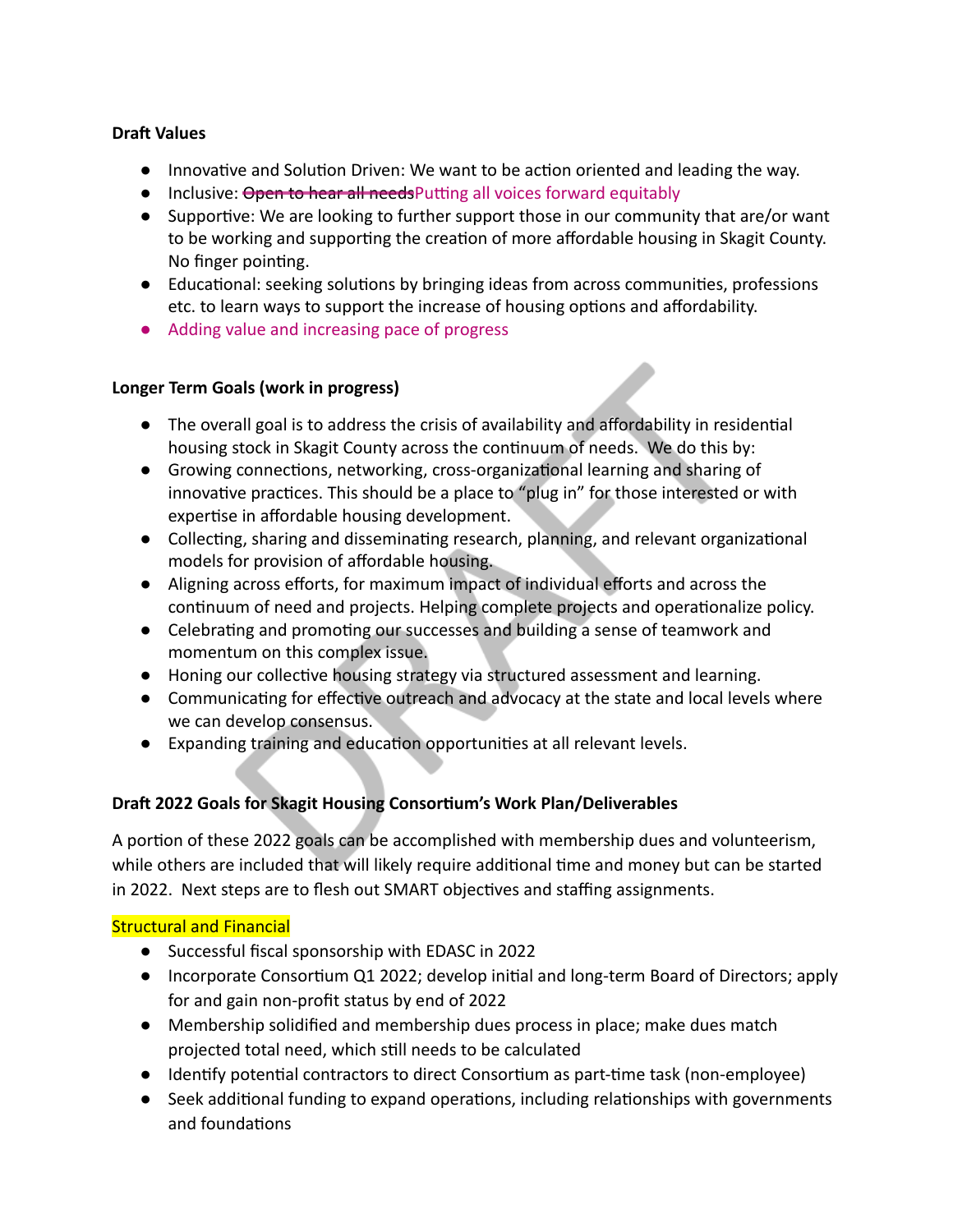#### Programmatic (Assessment, Advocacy)

- Support the delivery of HB1590 programs in a coordinated fashion across the county
- Develop a consortium public policy agenda that addresses housing barriers across the housing spectrum
- Put specific focus on farm workers/migrant community for immediate housing solutions, with sensitivity to cultural, linguistic, and technological barriers¶
- Proactively engage in public planning to support safe parking for property allocated for transient R/V parking.¶
- Increase pace of planning for & constructing future market-rate and subsidized housing ¶
- Identify and clarify the reasons why Skagit has the lowest vacancy of any county in the state of WA. (Once idenfied, the longer term goal would be to move up this list.)
- Incorporate minority, marginalized, vulnerable and isolated communities in an equitable assessment, for example farmworkers

## Pipeline and Financing

- Support in pre pre-development of new housing. Idenfy possible new projects. Supporting the collaboration of information for County/City projects.
- Identify and attract other locally controlled local, state, federal and private funding sources this group might provide guidance for in terms of most strategic investment to meet our housing development goals

## Education

- At least 4 education sessions a year based on following goals
	- $\circ$  Educational and advocacy sharing within group also connect local organizations/governments with strong lobbying efforts (e.g., YMCA, Habitat, Community Action, Skagit County) with statewide lobbying efforts for better coordination
	- $\circ$  state legislation and capital budgets
	- $\circ$  funding opportunities for capacity of local jurisdictions, non profit planning, land use planning. How to start a project, fund a project and overcome coding and policy issues.
	- land use and housing code and policy
	- $\circ$  Find way to engage/give voice to utilizing constituency and under-served communities
- Growing, engaging and communicating in new ways (e.g. email listserv) to build stronger support including non-English speakers and those lacking internet access
	- $\circ$  collaborative messaging with inclusive language choices
	- Possible Speaker's Bureau to expand reach
	- create survey to reach broader community and encourage respondents to engage in actively addressing the project